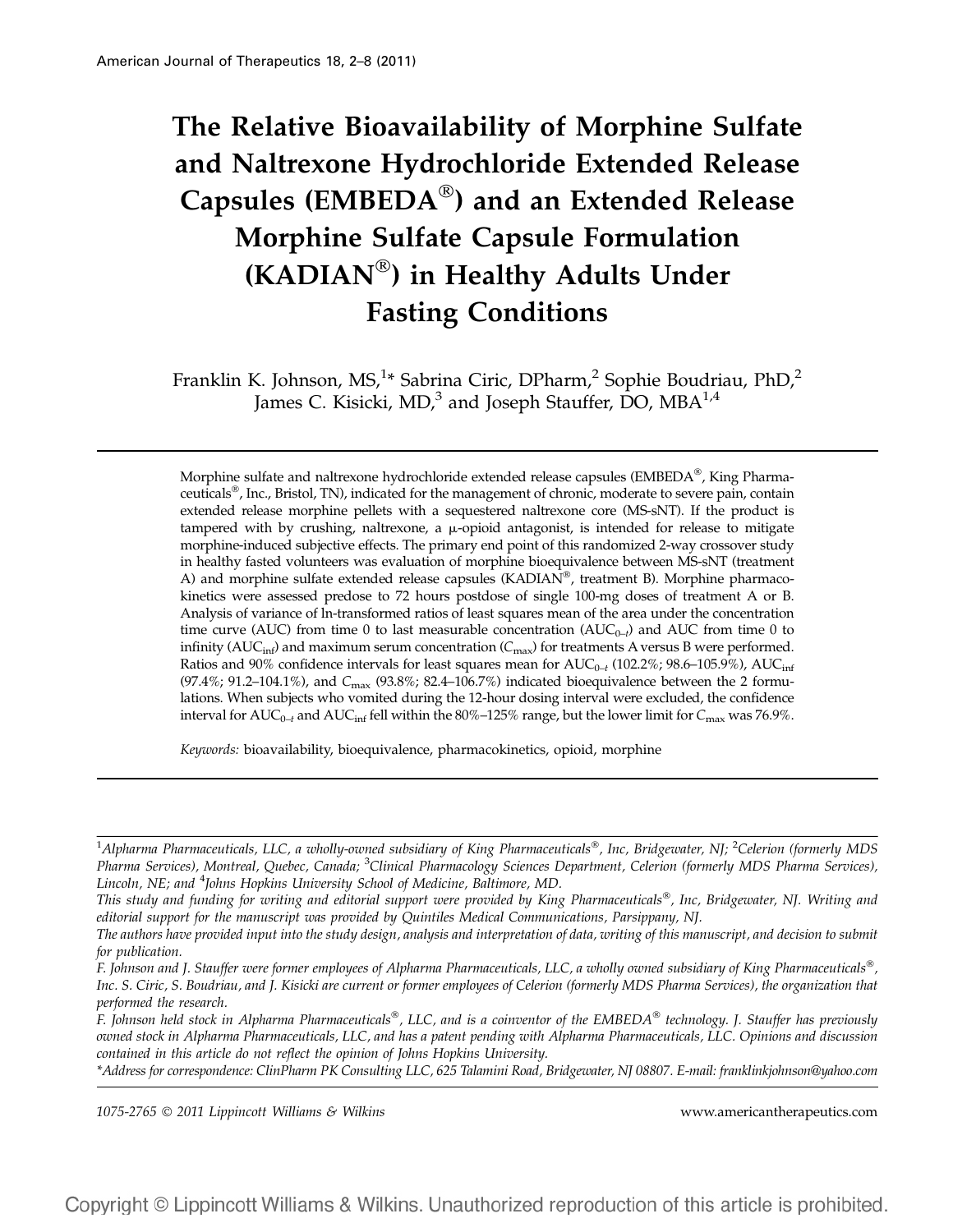### INTRODUCTION

In the United States, chronic pain afflicts 9% of adults, causing personal suffering and impacting ability to work.<sup>1,2</sup> Opioids have frequently been prescribed for the management of moderate to severe pain, and the American Pain Society and American Academy of Pain Medicine clinical guidelines include opioid therapy as a component of comprehensive pain management plans for carefully selected and monitored patients with chronic, moderate to severe pain.<sup>3</sup> Immediaterelease opioid formulations must be dosed frequently because of their short half-life  $(T_{1/2})$ .<sup>4</sup> Extended-release opioid formulations can provide effective around-theclock management of chronic, moderate to severe pain, resulting in improved pain management and quality of life compared with short-acting opioids. $5$  However, oral extended release opioid formulations contain an 8- to 24-hour dose amount in a single dosing unit, making them sought after by abusers wishing to gain access to the large amount of opioid all at once by tampering with the extended release characteristics of the product.<sup>2</sup> Hence, there is a need for extended release formulations that are less desirable for abuse relative to existing products, $6$  although it is unlikely that any technology would curtail all means of abuse.<sup>7</sup>

Morphine sulfate and naltrexone hydrochloride extended release capsules (EMBEDA®, King Pharmaceuticals<sup>®</sup>, Inc., Bristol, TN)<sup>8</sup> contain extended release pellets of morphine sulfate each with a core of sequestered naltrexone (MS-sNT), a  $\mu$ -opioid receptor antagonist.<sup>9</sup> MS-sNT is indicated for the management of chronic, moderate to severe pain.<sup>10</sup> When MS-sNT is taken whole (as intended), morphine is released to provide analgesia. If crushed, a common method of tampering, MS-sNT was designed to release the sequestered naltrexone to reduce morphine-induced subjective effects.<sup>11,12</sup> The extended release formulation of MS-sNT is based on the technology utilized in a marketed extended release morphine sulfate (ERMS) product, KADIAN® (morphine sulfate extended release) capsules (Actavis, Elizabeth LLC, NJ), which contain pellets of extended release morphine with a pharmacologically inert core<sup>13</sup> and provide effective analgesia in patients with chronic, moderate to severe pain when used once or twice daily.<sup>14</sup> It was necessary for regulatory filing purposes to establish that inclusion of sequestered naltrexone into the formulation did not impact morphine bioavailability from the MS-sNT formulation.

The objective of this bioequivalence study was to compare, under fasting conditions, the single-dose relative morphine bioavailability of MS-sNT 100-mg capsules (treatment A) and ERMS 100-mg capsules (treatment B) in healthy volunteers.

### MATERIALS AND METHODS

#### Ethics

The study was conducted in compliance with the principles and requirements described in Good Clinical Practice (US Code of Federal Regulations 21 CFR Parts 50 and 312), International Conference on Harmonisation guidelines regarding Good Clinical Practice, $15$  and the Declaration of Helsinki.<sup>16</sup> The independent Institutional Review Board at Celerion (formerly MDS Pharma Services) reviewed and approved informed consent forms and all protocols before initiation of the study in accordance with the US Code of Federal Regulations (21 CFR Part 56). All participants were informed of procedures to be performed and potential hazards and provided signed informed consent before study entry.

#### Study design

This was an open-label, randomized, single-dose, 2 sequence, crossover design (Sponsor study number ALO-01-07-101) under fasting conditions (Fig. 1).

#### Subjects

Requirements for study participation included the following: the participants should be healthy adult volunteers (male or female) aged 19–45 years; men should weigh  $\geq 60$  kg and women should weigh  $\geq 52$ kg and be within 15% of ideal weight; they should have clinically normal laboratory profiles, vital signs, and electrocardiograms; and women of childbearing age should use acceptable forms of birth control. Subjects were excluded from participation if they had a significant health condition; any history of or current alcohol



FIGURE 1. Study design. \*The final visit was conducted at the end of period 2 (day 4) or before early termination.

www.americantherapeutics.com American Journal of Therapeutics (2011) 18(1)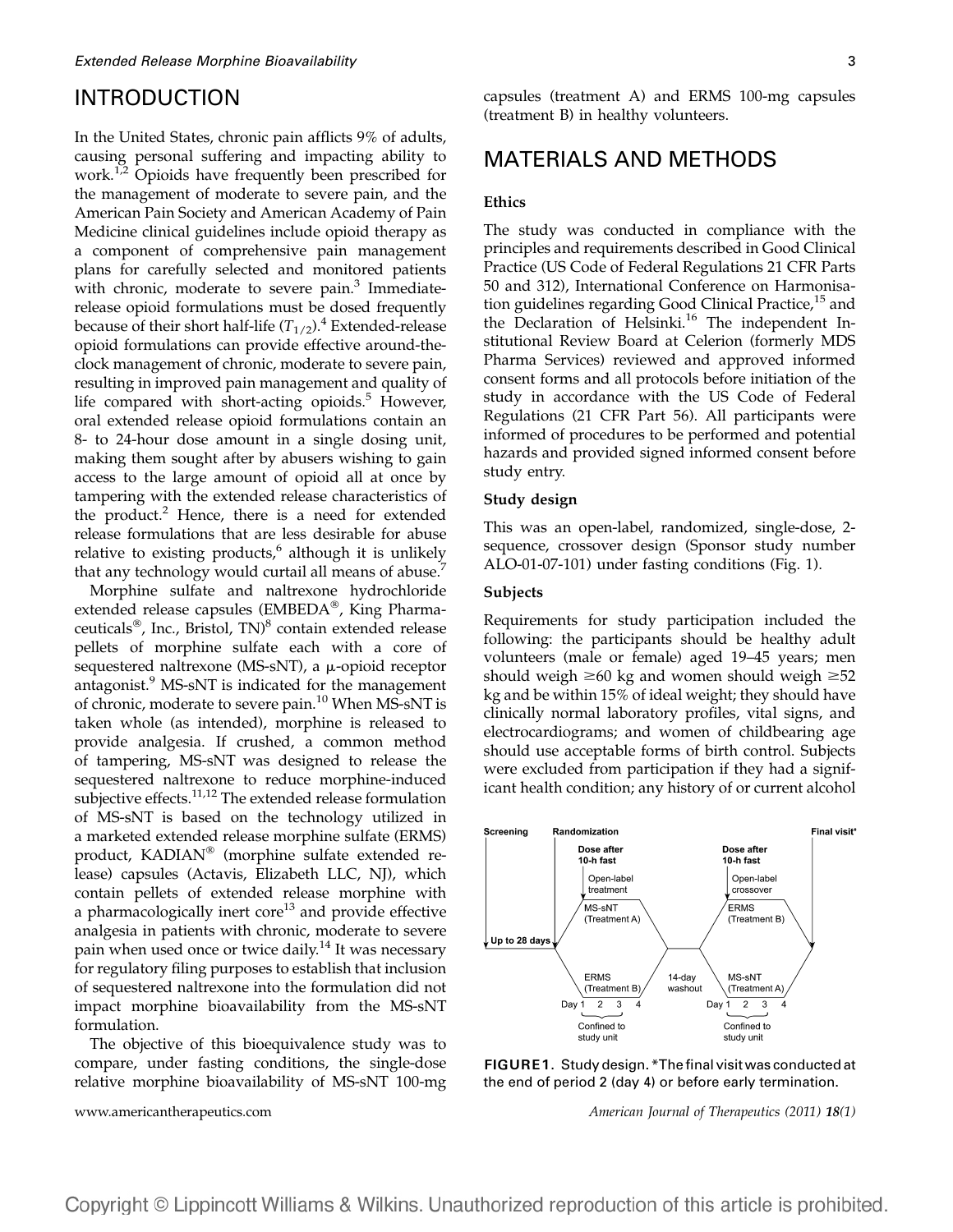or drug abuse; hypersensitivity to naltrexone, naloxone, or other opioid antagonist; hypersensitivity to morphine or any other opioid; or were women who were pregnant, lactating, or who had received any hormone replacement therapy within 3 months of dosing. The following medications or foods were prohibited: hepatic-enzyme–inducing drugs (eg, ketoconazole, cimetidine) within 3 months of study entry; drugs or substances known to strongly inhibit cytochrome P450 enzymes within 10 days of study entry; medications including over-the-counter products and herbal supplements within 7 days before the first dose, during the time of sample collection, or during the 14 day washout period between drug administrations; oral or transdermal estrogen and/or progestin-containing contraceptives or hormone replacement therapy 3 months before dosing and throughout the study; hormonal contraceptive injections or implants (eg, levonorgestrel, medroxyprogesterone) 6 months before dosing and throughout the study; grapefruit 10 days before dosing and throughout the study; alcohol 48 hours before dosing and throughout the period of sample collection; xanthines 24 hours before dosing and throughout the period of sample collection; red meat, organ meat, red wine, and beets 3 days preceding screening until stool for occult blood sampling was collected. At check-in, each subject was screened for alcohol, amphetamines, barbiturates, benzodiazepines, cocaine, cannabinoids, and opiates. A determination of serum alanine transaminase, serum aspartate transaminase, and serum amylase was also performed at each check-in.

#### Treatments

Subjects ( $n = 36$ ) were housed at the study center at least 10 hours before dosing for an overnight fast and were randomized to receive a single MS-sNT capsule (treatment A, 100 mg of morphine sulfate extended release/4 mg of sequestered naltrexone hydrochloride) or ERMS capsule (treatment B, 100 mg of morphine sulfate extended release) with 240 mL of water. Treatment sequences were AB and BA, which were randomized before study initiation and assigned based on the order of enrollment. Food was not permitted between 10 hours before dosing and 4 hours postdosing; smoking was prohibited from 1 hour before to 4 hours postdosing.

Blood samples  $(1 \times 5 \text{ mL})$  for serum morphine determination were taken predose and at selected times postdose through 72 hours. Serum was prepared and stored at  $-20 \pm 10^{\circ}$ C until analysis. Subjects were housed at the study site through the 48-hour blood draw and returned to the study site for the 72-hour sampling. After a 14-day washout, subjects returned to the study center and were administered the alternate treatment under the same schedule.

Physical examination, including vital signs, laboratory profiles, and electrocardiograms were repeated on the final visit at the end of period 2 or at early termination.

#### Outcome measures

Morphine and its major metabolites, morphine-3 glucuronide (M3G) and morphine-6-glucuronide  $(M6G)<sup>17</sup>$  were analyzed using validated liquid chromatography coupled to tandem mass spectrometry methods. The analytical range of the assay used for morphine was 0.75–75 nmol/L with inter- and intraassay coefficients of variation (CVs) of 6.8% and 5.3%. The analytical range was 21.66–2166 nmol/mL for M3G (inter- and intraassay CV: 2.8% and 2.2%) and 2.17–217 nmol/mL for M6G (inter- and intraassay CV: 7.2% and 3.8%).

Area under the concentration time curve (AUC) from time 0 to last measurable concentration  $(AUC_{0-t})$ and AUC from time 0 to infinity  $(AUC<sub>inf</sub>)$  were estimated by the linear trapezoidal method; maximum serum concentration  $(C_{\text{max}})$  over a specified time span and time of maximum serum concentration  $(T_{\text{max}})$  were determined by the direct observation of the data.

#### **Statistics**

Descriptive statistics included calculation of arithmetic means, geometric means, standard deviation, CV, and minimum, median, and maximum values. Analysis of variance was performed on ln-transformed pharmacokinetic parameters and included formulation group, sequence, period nested within group, and subject nested within group\*sequence as a random effect. Analysis of variance included calculation of least squares mean (LSM), differences between formulation LSM and standard error associated with the differences. Ratios of ln-transformed LSM values for  $AUC_{0-t}$ ,  $AUC<sub>inf</sub>$ , and  $C<sub>max</sub>$  were expressed as a percentage relative to the reference formulation (ERMS); therefore, comparison of interest was treatment A versus treatment B.

The primary end point was bioequivalence. Bioequivalence is considered established if 90% confidence intervals (CIs) for the ln-transformed ratios of AUC and  $C_{\text{max}}$  fall within the 80%–125% range.<sup>18,19</sup> For bioequivalence studies involving modified-release products, data from those subjects who experience vomiting during the dosing interval can be removed.<sup>19</sup> Therefore, analysis was also performed after removing data from those patients who vomited during the 12-hour dosing interval.

American Journal of Therapeutics (2011) 18(1) www.americantherapeutics.com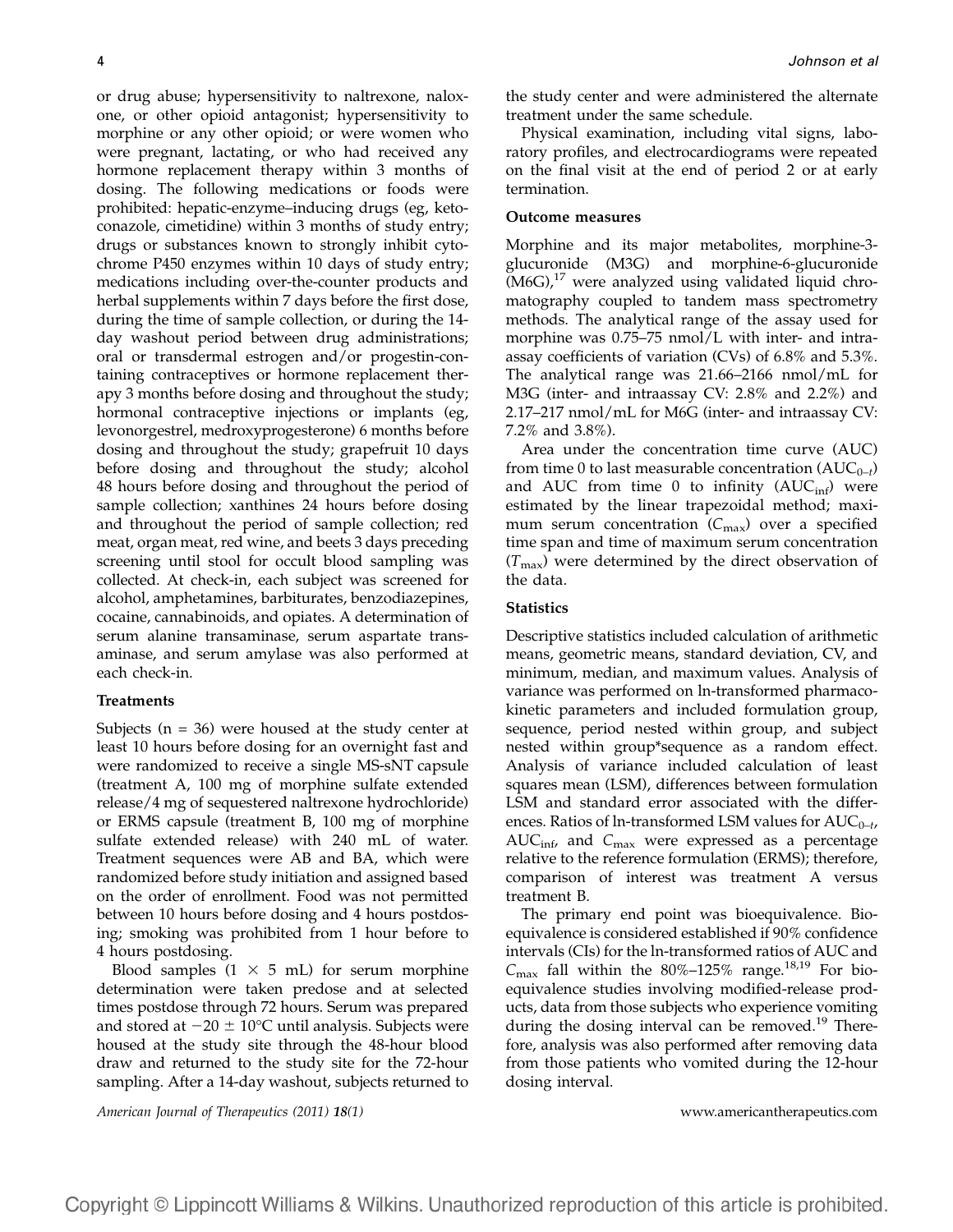### RESULTS

#### Study subjects, disposition, and demographics

Of 36 subjects who enrolled, 34 completed the study per the protocol. One subject withdrew due to a family emergency; the other subject did not report for check-in for period 2. Both had received MS-sNT (treatment A) in period 1. Participants (25 men and 11 women) ranged in age from 19 to 45 years (mean, 26 years), and most were white (32 of 36 or 88.9%). Mean (standard deviation) height was 175.4 (8.9) cm, and mean weight was 74.2 (6.7) kg.

#### Pharmacokinetic profiles of morphine and its major metabolites

Similar serum morphine concentration–time profiles were observed for MS-sNT and ERMS (Fig. 2A). Overall, morphine exposure was similar (Table 1). Although the rate of absorption appeared to be faster for MS-sNT versus ERMS (median  $T_{\text{max}}$  7.5 versus 10.0 hours), given the variability of both treatments, the overall difference in  $T_{\text{max}}$  may not be clinically relevant. Similar results were observed for morphine metabolites M3G and M6G (Table 1). Concentration–time curves for M3G and M6G were also similar for MS-sNT and ERMS (Fig. 2B, C).

Bioequivalence assessments for morphine and metabolites are summarized in Table 2. Ninety percent CI limits for ln-transformed pharmacokinetic parameters for the ratio of MS-sNT to reference ERMS ( $n = 34$ ) for  $AUC_{0-t}$ ,  $AUC_{inf}$ , and  $C_{max}$  fell between the 80% and 125% range required for establishing bioequivalence. When subjects who experienced emesis within 12 hours were excluded  $(n = 23$  remaining subjects), the CI limits for  $AUC_{0-t}$  and  $AUC_{int}$  were also within the 80%–125% boundary;  $C_{\text{max}}$  values when all subjects were included and when subjects who vomited were excluded were similar  $(0.018$  and  $0.017 \mu \text{mol/L}$ , respectively); however, the CI for ln-transformed  $C_{\text{max}}$  had a lower limit of 76.9%. For M3G and M6G, the 90% CI limits for lntransformed ratios for  $C_{\text{max}}$ , AU $C_{0-t}$ , and AU $C_{\text{inf}}$  were between 80% and 125% in all subjects and in the sample excluding those who experienced emesis (Table 2).

Overall incidence of adverse events (AEs) judged possibly, probably, or definitely related to treatment was similar for the 2 treatments: 30 subjects (83.3%) with MS-sNT, 28 subjects (82.4%) with ERMS.

The most frequently reported AEs (nausea, headache, dizziness, vomiting) with both treatments in healthy volunteers under fasting conditions were those that typically occur with opioid therapy (Table 3). Most AEs were mild and resolved with or without treatment. Moderate AEs, 15 with MS-sNT and 26 with ERMS, included nausea, vomiting, headache, somnolence,



FIGURE 2. Mean (SEM) serum morphine (A), morphine-3-glucuronide (B), and morphine-6-glucuronide (C) concentrations.

generalized pruritus, dizziness, irritability, fatigue, and decreased oxygen saturation; all resolved during the study. There were no serious AEs.

There was 1 clinically significant change in laboratory results in 1 subject who experienced elevated eosinophils at 72 hours postdose of MS-sNT and on recheck 2 weeks later. This subject had seasonal allergies, had been taking loratadine, and was following up with her usual physician. There were no other

www.americantherapeutics.com American Journal of Therapeutics (2011) 18(1)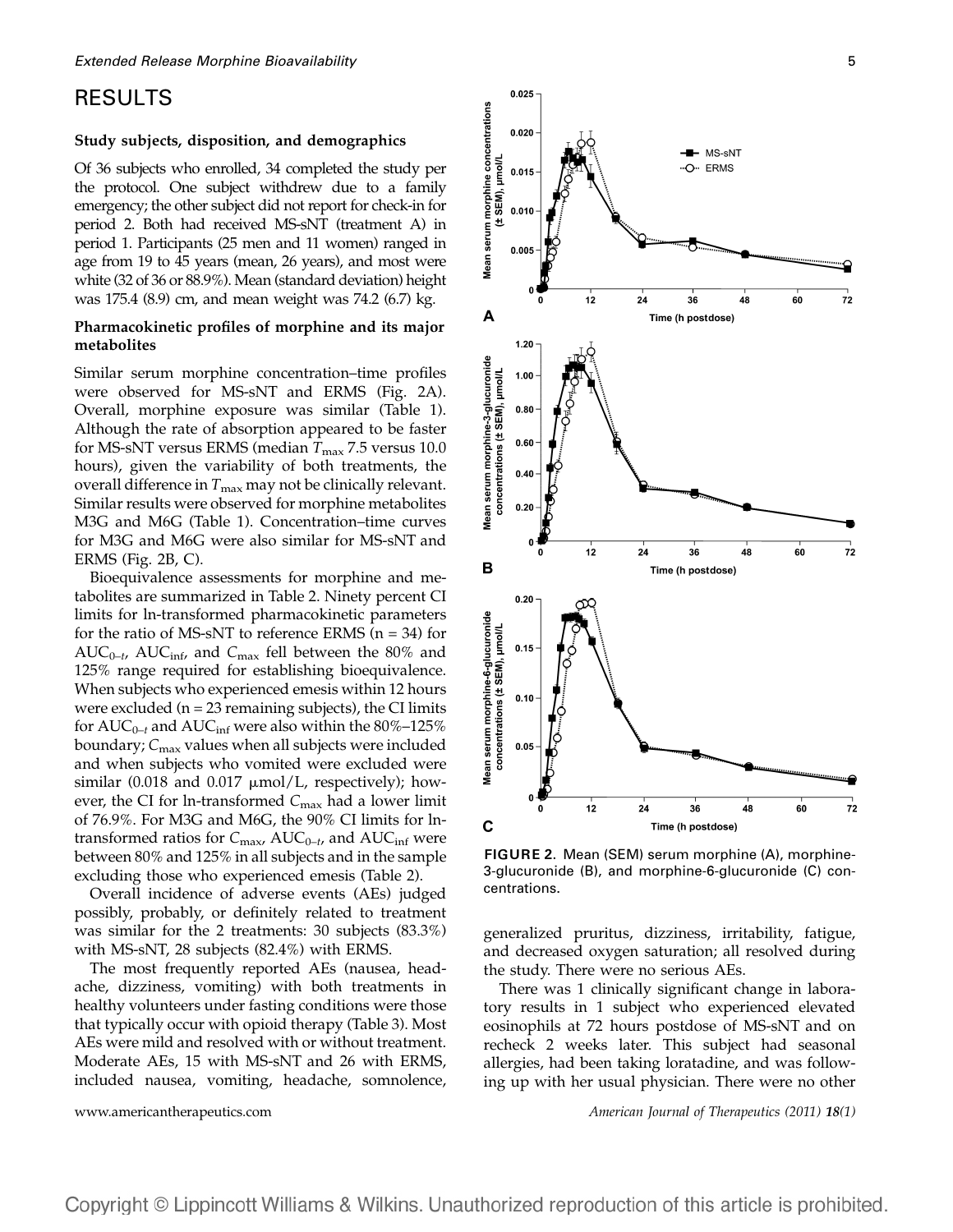Table 1. Summary of pharmacokinetic assessments of morphine, M3G, and M6G.

| Assessment $(n = 34)$                                     | MS-sNT (A)        | ERMS (B)            |
|-----------------------------------------------------------|-------------------|---------------------|
| Morphine                                                  |                   |                     |
| $C_{\text{max}}$ ( $\mu$ mol/L), geometric mean (CV%)     | 0.018(36.8)       | 0.020(45.7)         |
| $T_{\rm max}$ (h), median (range)                         | $7.50(2.50-18.0)$ | $10.0(6.00 - 24.0)$ |
| $T_{1/2}$ (h), arithmetic mean (CV%)                      | 28.8 (39.9)       | 33.8 (34.6)         |
| $AUC_{0-t}$ ( $\mu$ mol·h/L), geometric mean (CV%)        | 0.466(25.3)       | 0.457(25.8)         |
| AUC <sub>inf</sub> (µmol·h/L), geometric mean (CV%)       | 0.576(24.1)       | 0.586(29.9)         |
| M3G                                                       |                   |                     |
| $C_{\text{max}}$ ( $\mu$ mol/L), geometric mean (CV%)     | 1.143(25.7)       | 1.208(34.4)         |
| $T_{\rm max}$ (h), median (range)                         | $8.00(6.00-18.0)$ | $12.0(6.00-12.0)$   |
| $T_{1/2}$ (h), arithmetic mean (CV%)                      | 26.5 (35.8)       | 28.6 (31.9)         |
| $AUC_{0-r}$ ( $\mu$ mol·h/L), geometric mean (CV%)        | 26.6 (16.5)       | 26.0 (17.9)         |
| $AUC_{\text{inf}}$ ( $\mu$ mol·h/L), geometric mean (CV%) | 30.9(18.5)        | 30.5(18.0)          |
| M6G                                                       |                   |                     |
| $C_{\text{max}}$ ( $\mu$ mol/L), geometric mean (CV%)     | 0.203(24.0)       | 0.208(33.9)         |
| $T_{\rm max}$ (h), median (range)                         | $8.00(4.00-18.0)$ | $10.0(6.00-12.0)$   |
| $T_{1/2}$ (h), arithmetic mean (CV%)                      | 26.9(34.3)        | 29.5(38.1)          |
| $AUC_{0-t}$ ( $\mu$ mol·h/L), geometric mean (CV%)        | 4.35 (15.8)       | 4.24 (16.5)         |
| AUC <sub>inf</sub> (µmol·h/L), geometric mean (CV%)       | 5.07(18.0)        | 5.01(18.8)          |

Table 2. Comparison of LSM ratios for morphine and metabolites in serum after MS-sNT (A) and ERMS (B) treatments.

|                                      |                                                                |       | 90% CI limits (%) |        |
|--------------------------------------|----------------------------------------------------------------|-------|-------------------|--------|
|                                      | Ratio LSM (A/B) %                                              | Lower | Upper             | $CV\%$ |
| Morphine                             |                                                                |       |                   |        |
| Including all subjects who completed |                                                                |       |                   |        |
| $C_{\text{max}}$ , n = 34            | 93.8                                                           | 82.4  | 106.7             | 32.2   |
| AUC <sub>0-tr</sub> $n = 34$         | 102.2                                                          | 98.6  | 105.9             | 8.6    |
| AUC <sub>inf</sub> , $n = 30$        | 97.4                                                           | 91.2  | 104.1             | 13.9   |
|                                      | Excluding subjects who vomited within the 12-h dosing interval |       |                   |        |
| $C_{\text{max}}$ , n = 23            | 88.6                                                           | 76.9  | 102.1             | 27.4   |
| AUC <sub>0-t</sub> , $n = 23$        | 103.6                                                          | 99.5  | 107.8             | 7.6    |
| AUC $_{\text{inf}}$ , n = 21         | 99.6                                                           | 94.3  | 105.1             | 9.6    |
| M3G                                  |                                                                |       |                   |        |
| Including all subjects who completed |                                                                |       |                   |        |
| $C_{\text{max}}$ , n = 34            | 94.9                                                           | 86.0  | 104.8             | 24.4   |
| AUC <sub>0-tr</sub> $n = 34$         | 102.3                                                          | 99.3  | 105.3             | 7.1    |
| AUC <sub>inf</sub> , $n = 32$        | 101.5                                                          | 97.5  | 105.8             | 9.1    |
|                                      | Excluding subjects who vomited within the 12-h dosing interval |       |                   |        |
| $C_{\text{max}}$ , n = 23            | 94.5                                                           | 83.3  | 107.1             | 24.1   |
| AUC <sub>0-tr</sub> $n = 23$         | 103.7                                                          | 99.6  | 108.1             | 7.8    |
| AUC $_{\text{inf}}$ , n = 22         | 105.2                                                          | 100.1 | 110.6             | 8.8    |
| M6G                                  |                                                                |       |                   |        |
| Including all subjects who completed |                                                                |       |                   |        |
| $C_{\text{max}}$ , n = 34            | 97.8                                                           | 88.3  | 108.4             | 25.2   |
| AUC <sub>0-tr</sub> $n = 34$         | 102.5                                                          | 99.6  | 105.4             | 6.9    |
| AUC <sub>inf</sub> , $n = 31$        | 100.0                                                          | 95.7  | 104.5             | 9.9    |
|                                      | Excluding subjects who vomited within the 12-h dosing interval |       |                   |        |
| $C_{\text{max}}$ , n = 23            | 94.6                                                           | 83.8  | 106.9             | 23.4   |
| AUC <sub>0-tr</sub> $n = 23$         | 103.1                                                          | 99.2  | 107.2             | 7.3    |
| AUC <sub>inf</sub> , $n = 22$        | 101.8                                                          | 97.4  | 106.4             | 8.1    |

American Journal of Therapeutics (2011) 18(1) www.americantherapeutics.com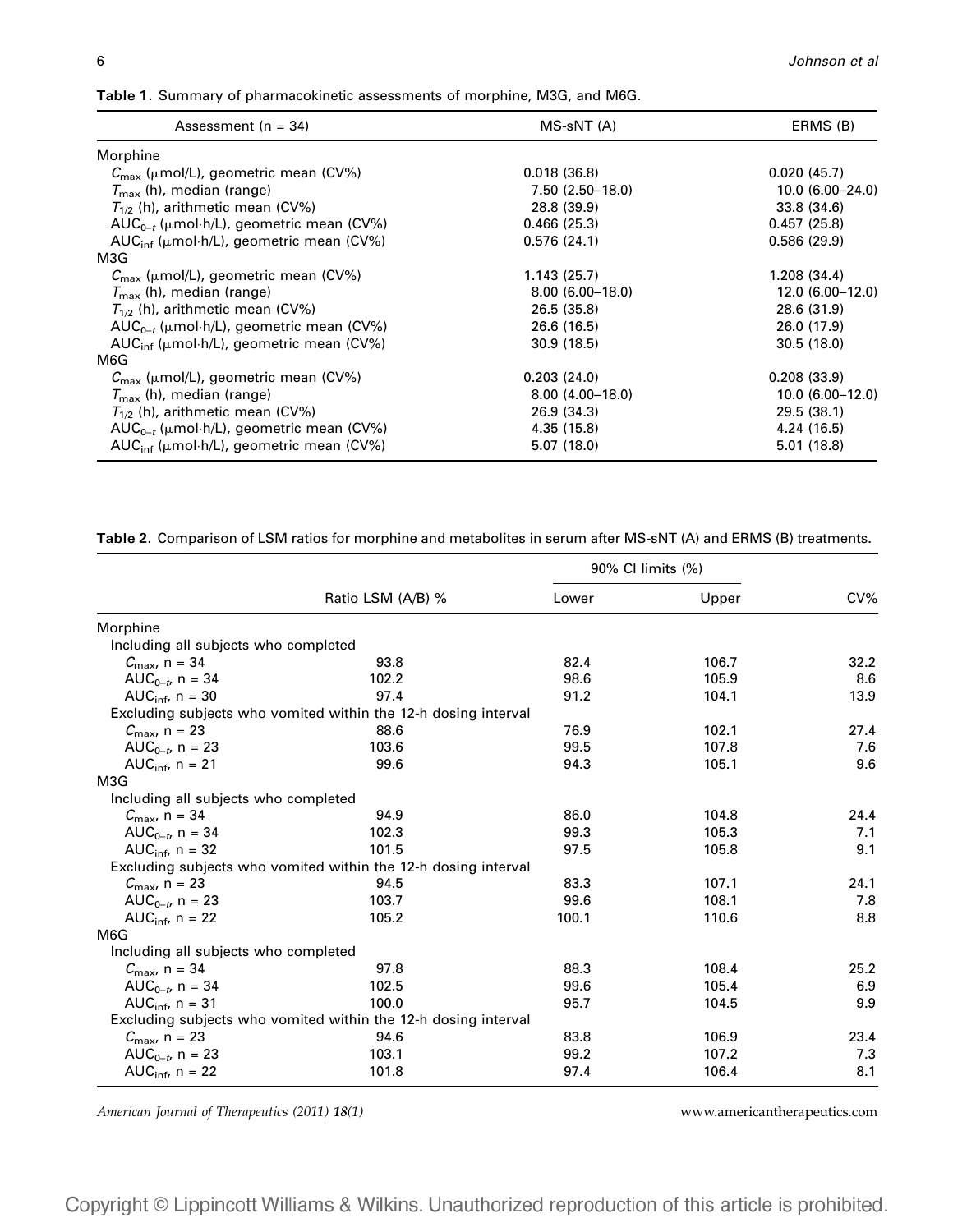Table 3. Most frequently reported AEs  $[ \geq 10\%$  (4 or more) subjects];  $N = 36$ .

|                       | Number (%) of subjects with AEs |                       |              |  |
|-----------------------|---------------------------------|-----------------------|--------------|--|
| AE                    | MS-sNT,<br>100 mg $(A)$         | ERMS,<br>100 mg $(B)$ | Total<br>(%) |  |
| Nausea                | 16 (44.4)                       | 15(44.1)              | 20(55.6)     |  |
| Headache              | 13(36.1)                        | 12(35.3)              | 18 (50.0)    |  |
| <b>Dizziness</b>      | 16 (44.4)                       | 10 (29.4)             | 18 (50.0)    |  |
| Vomiting              | 11 (30.6)                       | 13 (38.2)             | 17(47.2)     |  |
| Pruritus, generalized | 10 (27.8)                       | 9(26.5)               | 15 (41.7)    |  |
| Dysuria               | 5(13.9)                         | 3(8.8)                | 7(19.4)      |  |
| Somnolence            | 3(8.3)                          | 5(14.7)               | 6(16.7)      |  |
| Dry mouth             | 3(8.3)                          | 3(8.8)                | 5(13.9)      |  |
| Feeling hot           | 3(8.3)                          | 1(2.9)                | 4(11.1)      |  |

clinically significant changes in laboratory values, physical findings, or vital signs.

### **DISCUSSION**

This study compared the relative bioavailability of ERMS (100 mg) to MS-sNT (100 mg) as assessed by serum morphine and its glucuronidated metabolites. Based on the results including all subjects who completed the study, MS-sNT (100 mg) and ERMS (100 mg) were bioequivalent under fasting conditions for all 3 analytes evaluated. Median  $T_{\text{max}}$  for morphine was numerically decreased by 2.5 hours for MS-sNT relative to ERMS (Table 1). Morphine  $T_{\text{max}}$  values for the in vivo extended release profiles for ERMS and MS-sNT typically vary from 6 to 16 hours postdose with a few occasional values outside of these boundaries. Given the variability in the extended release profiles for these 2 morphine products, which are formulated in a similar fashion, a  $T_{\text{max}}$  difference of 2.5 hours within this approximate range of individual values is not considered clinically relevant in terms of safety and efficacy of MS-sNT relative to ERMS. Excluding subjects who experienced emesis within the 12-hour dosing interval from the analysis reduced the number of subjects by approximately one-third with the potential for increased variability, especially for single-point measurements. However, the CIs of ratios of LSMs of ln-transformed  $AUC_{0-t}$  and  $AUC_{\text{inf}}$ remained within the 80%–125% range, indicating comparable bioavailability.

The pharmacokinetic profiles of the major metabolites M3G and M6G were similar to the parent compound for both MS-sNT and ERMS. Serum samples were not analyzed for naltrexone or its major metabolite  $6-\beta$ -naltrexol in this study. A subsequent clinical study in the clinical development program for MS-sNT specifically addressed the potential exposure to naltrexone after MS-sNT was administered intact as directed or after ingestion of crushed pellets to simulate ingestion of the tampered product. Results from this study are reported separately. $12$ 

This single-dose study established bioequivalence between MS-sNT and ERMS in healthy adult volunteers under fasting conditions. In this clinical trial, the study design and conduct and minimum age of study participants followed the guideline recommendations for establishing bioequivalence.<sup>19</sup> As with most singledose bioequivalence trials, the study population was composed of healthy individuals rather than those with chronic, moderate to severe pain for whom the product is intended. The age, sex, and race of study participants in this single-dose trial, in which there were twice as many men as women and most participants were white and aged  $\leq 45$  years, may not be representative of a patient population with chronic, moderate to severe pain. Steady-state bioavailability was assessed in another study in patients with chronic pain due to osteoarthritis of the hip or knee. Under steady-state conditions, morphine exposure  $(AUC_{0-12})$  was similar for MS-sNT and ERMS (95% CI, 0.82–1.07 for ERMS/MS-sNT). Analgesic efficacy, based on pain intensity scores, and safety profiles were similar for MS-sNT and ERMS.<sup>10</sup>

The results of this study, conducted to assess the impact of the sequestered naltrexone on morphine pharmacokinetics, established that inclusion of sequestered naltrexone in the formulation did not affect morphine bioavailability when compared with the existing product with an inert core. Both products had a similar safety profile, with the most frequent AEs typical of opioid treatment.

### CONCLUSIONS

MS-sNT (EMBEDA®) and ERMS (KADIAN®), a marketed ERMS formulation, are bioequivalent under fasting conditions when all subjects are included in the analyses. The disposition of serum morphine and that of its major metabolites (M3G and M6G) was similar between the 2 treatments.

### ACKNOWLEDGMENTS

The authors gratefully acknowledge the contributions of Paul F. Cavanaugh, Jr, and Donald Manning to this project.

www.americantherapeutics.com American Journal of Therapeutics (2011) 18(1)

Copyright © Lippincott Williams & Wilkins. Unauthorized reproduction of this article is prohibited.